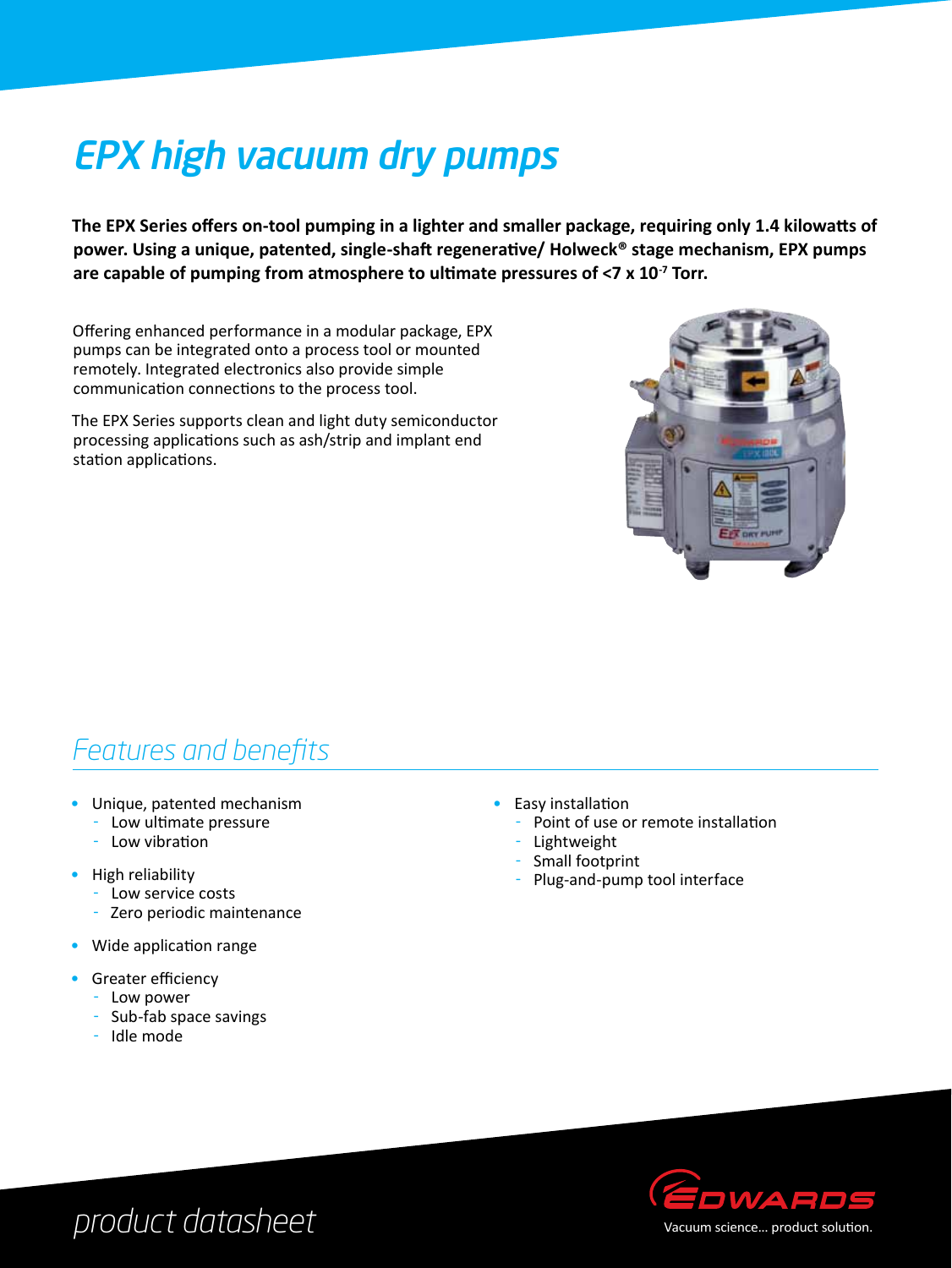### *Design features*

#### Unique patented mechanism

Field proven mechanism delivers outstanding performance with low cost of ownership.

Modular design offers minimal footprint and easy installation with networking and local control available using the End User Controller (EUC).

The MicroTIM tool interface allows plug-and-pump functionality with all major semiconductor tools.

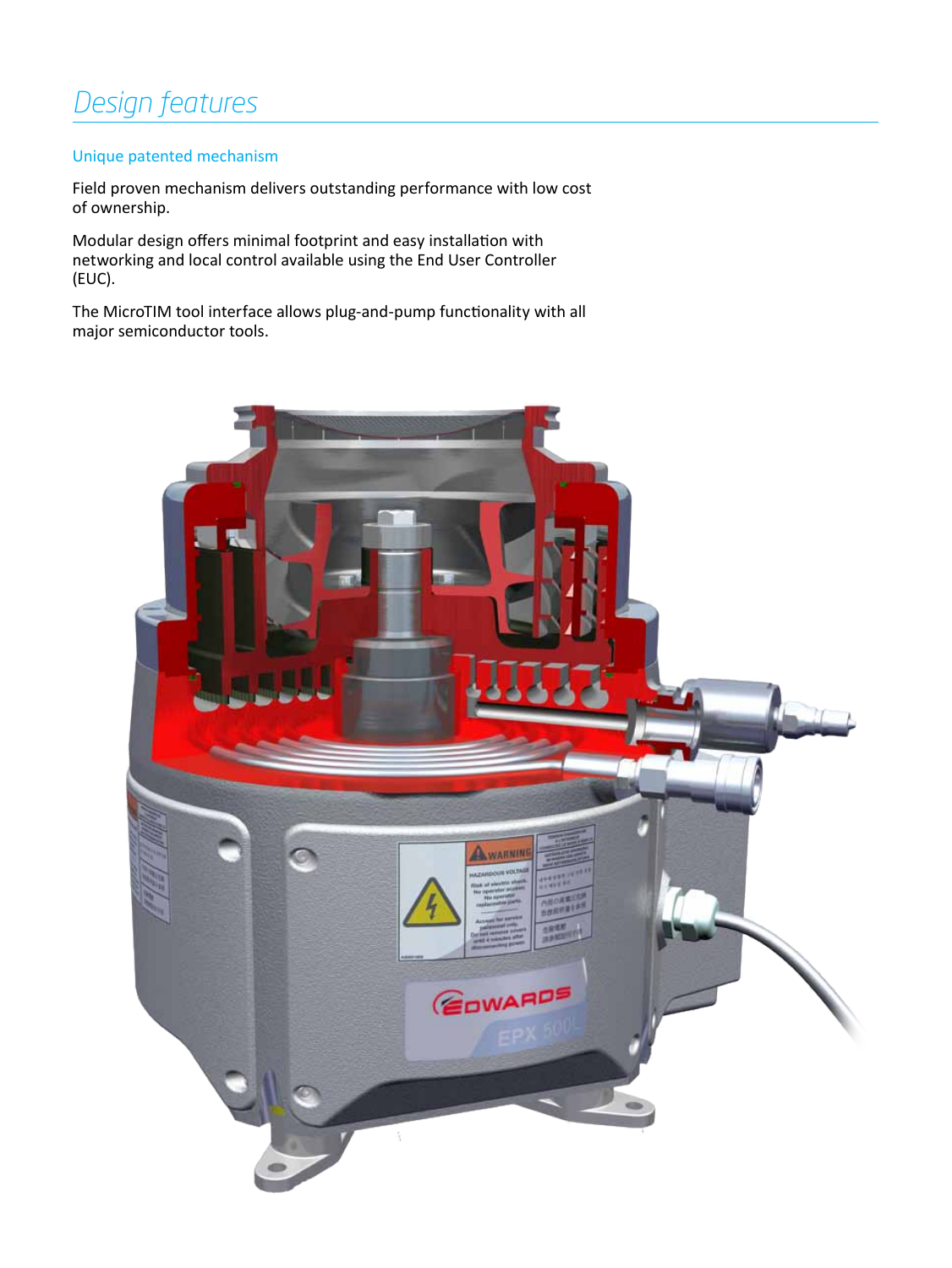## *Application range*

EPX is available in a number of variants to meet the process requirements.



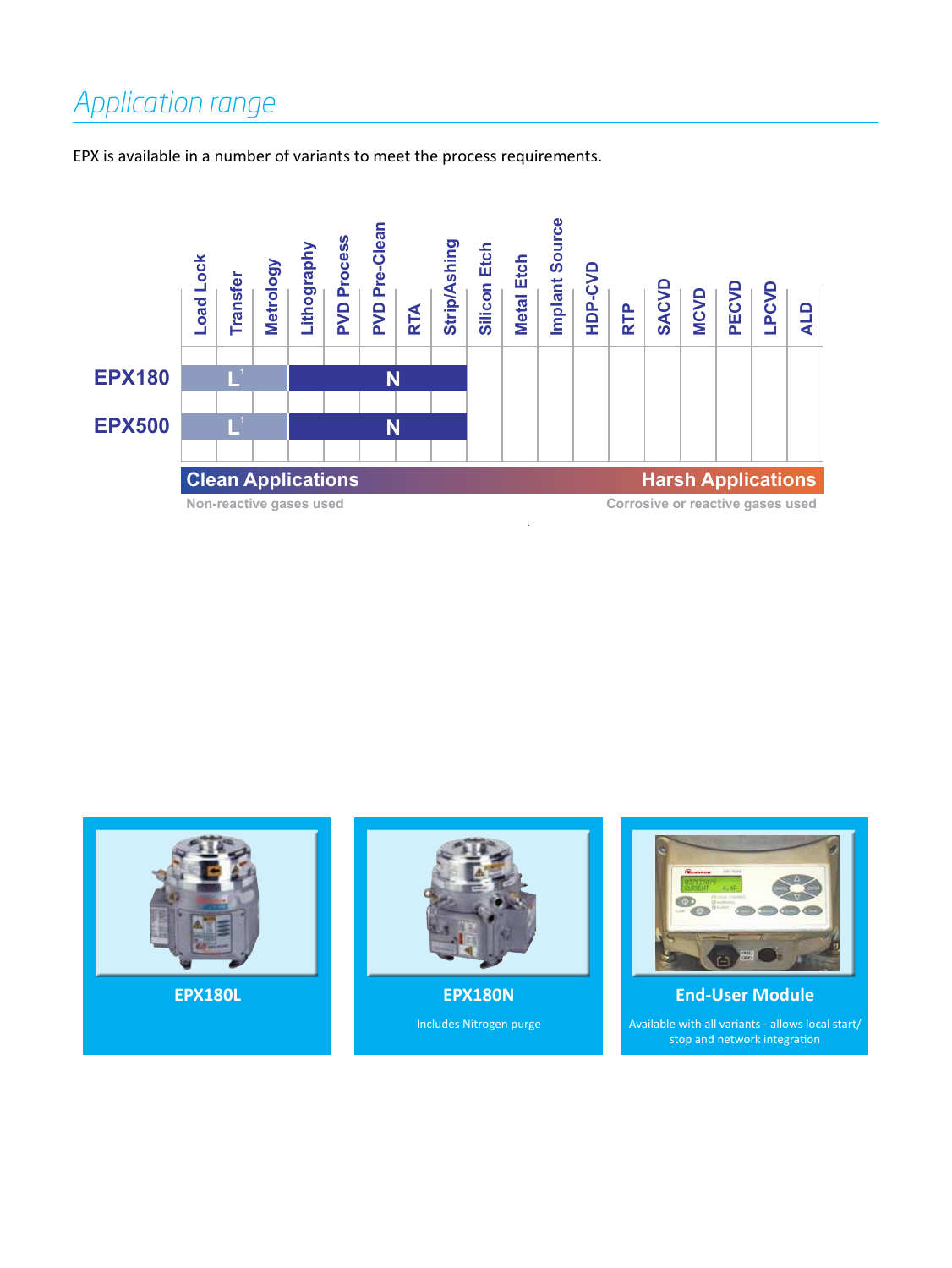## *Specification - EPX180/180 Twin*

|                                              |                       | <b>EPX180L/LE</b>        | EPX180N/NE               | <b>EPX Twin 180 L</b>    | <b>EPX Twin 180 N</b>    |
|----------------------------------------------|-----------------------|--------------------------|--------------------------|--------------------------|--------------------------|
| Peak speed                                   | $m^3h^{-1}$           | 175                      | 175                      | 175                      | 175                      |
|                                              | cfm                   | 106                      | 106                      | 106                      | 106                      |
|                                              | $1$ min <sup>-1</sup> | 3000                     | 3000                     | 3000                     | 3000                     |
| Ultimate vacuum                              | mbar                  | $<$ 1 x 10 <sup>-4</sup> | $<$ 1 x 10 <sup>-4</sup> | $<$ 1 x 10 <sup>-4</sup> | $<$ 1 x 10 <sup>-4</sup> |
|                                              | Torr                  | $<7 \times 10^{-5}$      | $<7 \times 10^{-5}$      | $< 7.5 \times 10^{-5}$   | $< 7.5 \times 10^{-5}$   |
|                                              | Pa                    | $<$ 1 x 10 <sup>-2</sup> | $<$ 1 x 10 <sup>-2</sup> | $<$ 1 x 10 <sup>-2</sup> | $<$ 1 x 10 <sup>-2</sup> |
| Typical nitrogen consumption                 | slm                   | $\mathbf 0$              | 25                       | $\Omega$                 | 25                       |
| Inlet/outlet connection                      |                       | ISO63/NW25               | ISO63/NW25               | ISO63/NW25*              | ISO63/NW25*              |
| <b>Noise</b>                                 | dB(A)                 | 56                       | 56                       | 55                       | 55                       |
| Cooling water consumption                    | l/h                   | 120                      | 120                      | 300                      | 300                      |
| Weight                                       | kg                    | 45                       | 47                       | 43.5                     | 45                       |
| Power to Ultimate                            | kW                    | 1.4                      | 1.6                      | 2.3                      | 2.5                      |
| (in typical fab install at 700 Torr backing) | kW                    | 1.3                      | 1.5                      | 2.2                      | 2.4                      |
| * Two outlet connections are required        |                       |                          |                          |                          |                          |

### *Performance curve*



1. EPX180 2. EPX Twin 180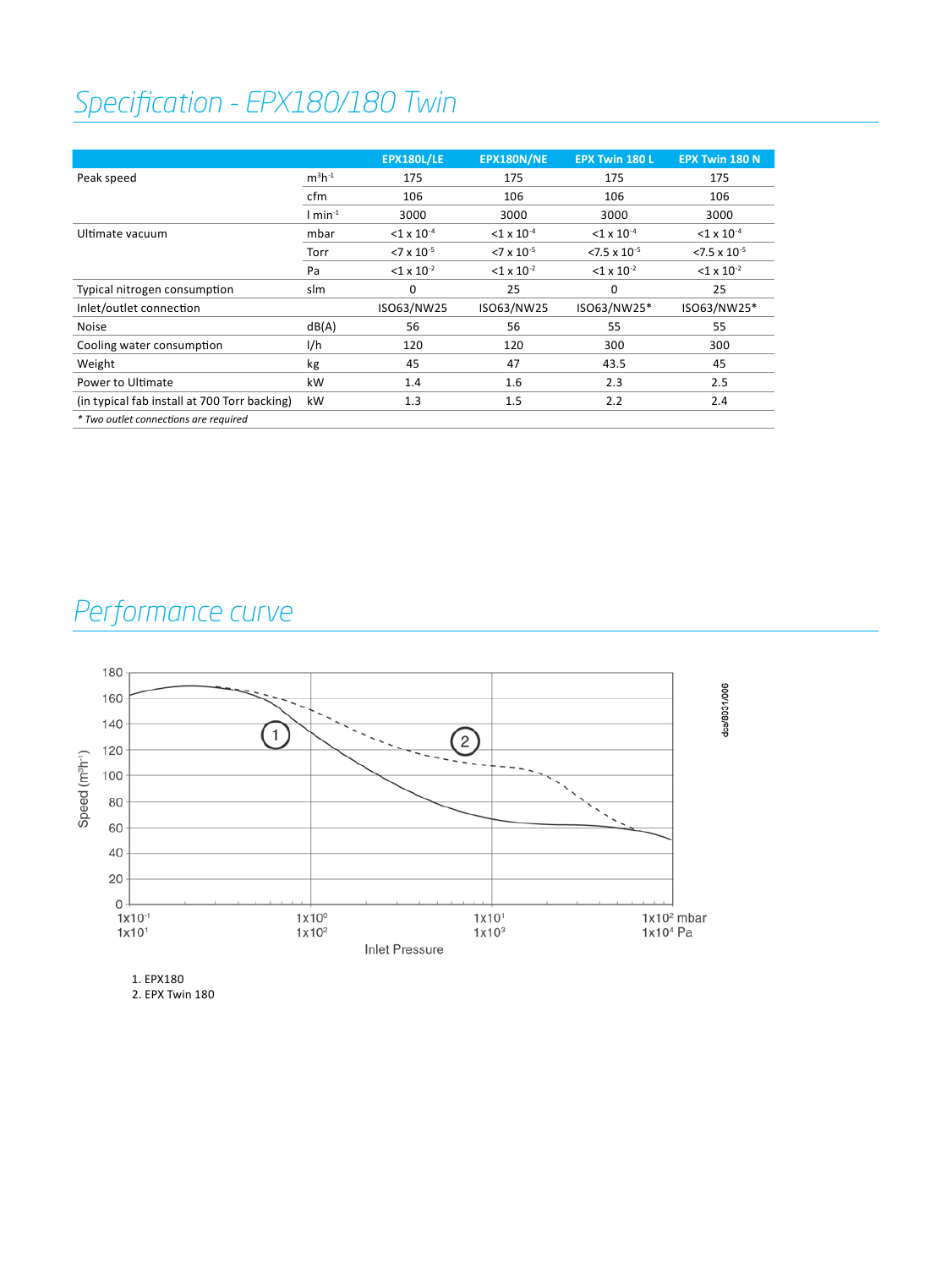## *Specification - EPX500*

|                                              |                       | <b>EPX500L/LE</b>        | EPX500N/NE               |
|----------------------------------------------|-----------------------|--------------------------|--------------------------|
| Peak speed                                   | $m^3h^{-1}$           | 500                      | 500                      |
|                                              | cfm                   | 295                      | 295                      |
|                                              | $1$ min <sup>-1</sup> | 8335                     | 8335                     |
| Ultimate vacuum                              | mbar                  | $<$ 1 x 10 <sup>-6</sup> | $<$ 1 x 10 <sup>-6</sup> |
|                                              | Torr                  | $<7 \times 10^{-7}$      | $<7 \times 10^{-7}$      |
|                                              | Pa                    | $<$ 1 x 10 <sup>-4</sup> | $<$ 1 x 10 <sup>-4</sup> |
| Typical nitrogen consumption                 | slm                   | 0                        | 25                       |
| Inlet/outlet connection                      |                       | ISO160/NW25              | ISO160/NW25              |
| <b>Noise</b>                                 | dB(A)                 | 56                       | 56                       |
| Cooling water consumption                    | I/h                   | 120                      | 120                      |
| Weight                                       | kg                    | 45                       | 47                       |
| Power to Ultimate                            | kW                    | 1.6                      | 1.8                      |
| (in typical fab install at 700 Torr backing) | kW                    | 1.5                      | 1.7                      |

## *Performance curve*

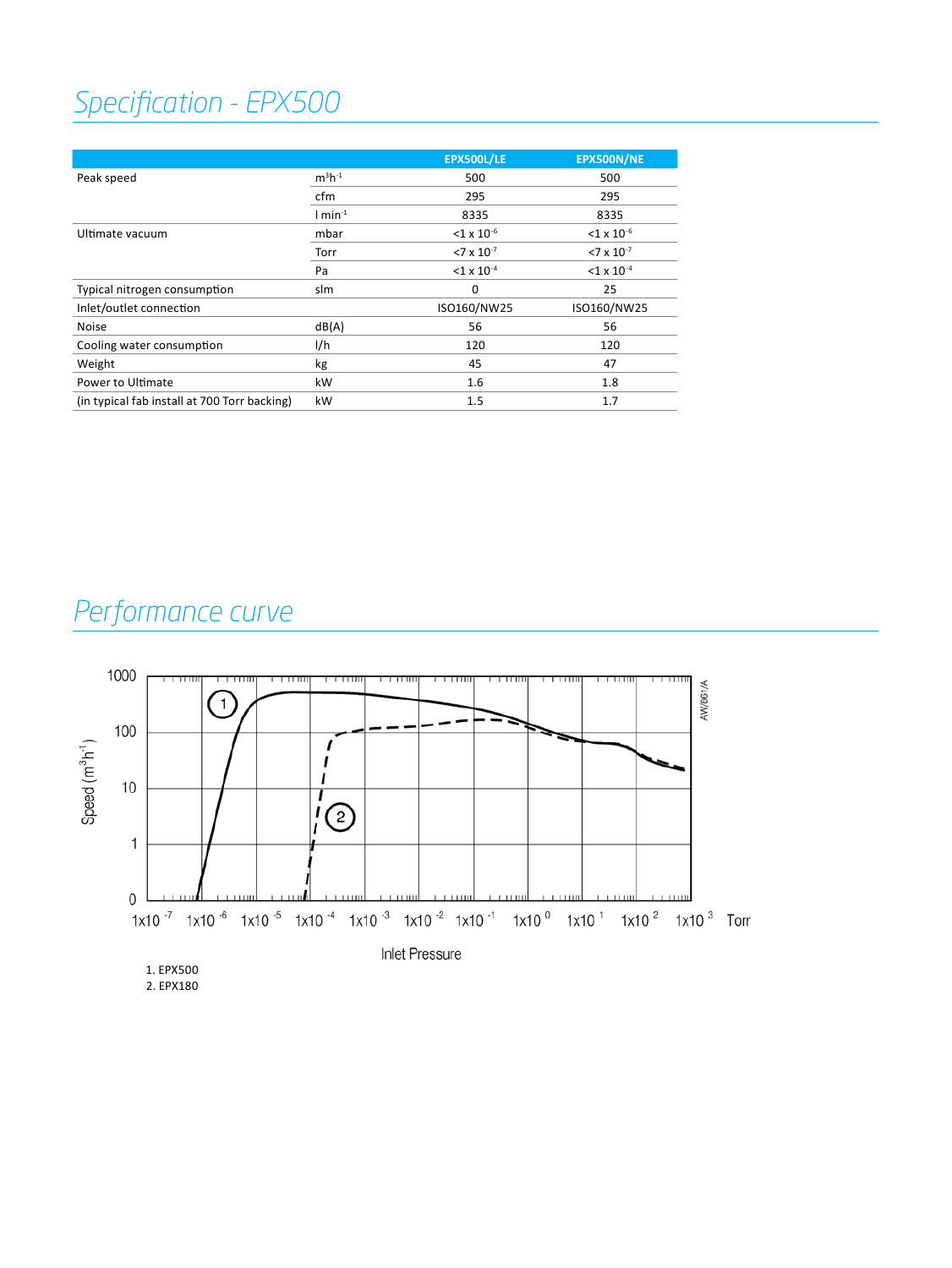#### EPX L (EPX500L shown) EPX LE (EPX500LE shown)





H = 388 (EPX180) H = 397 (EPX500)



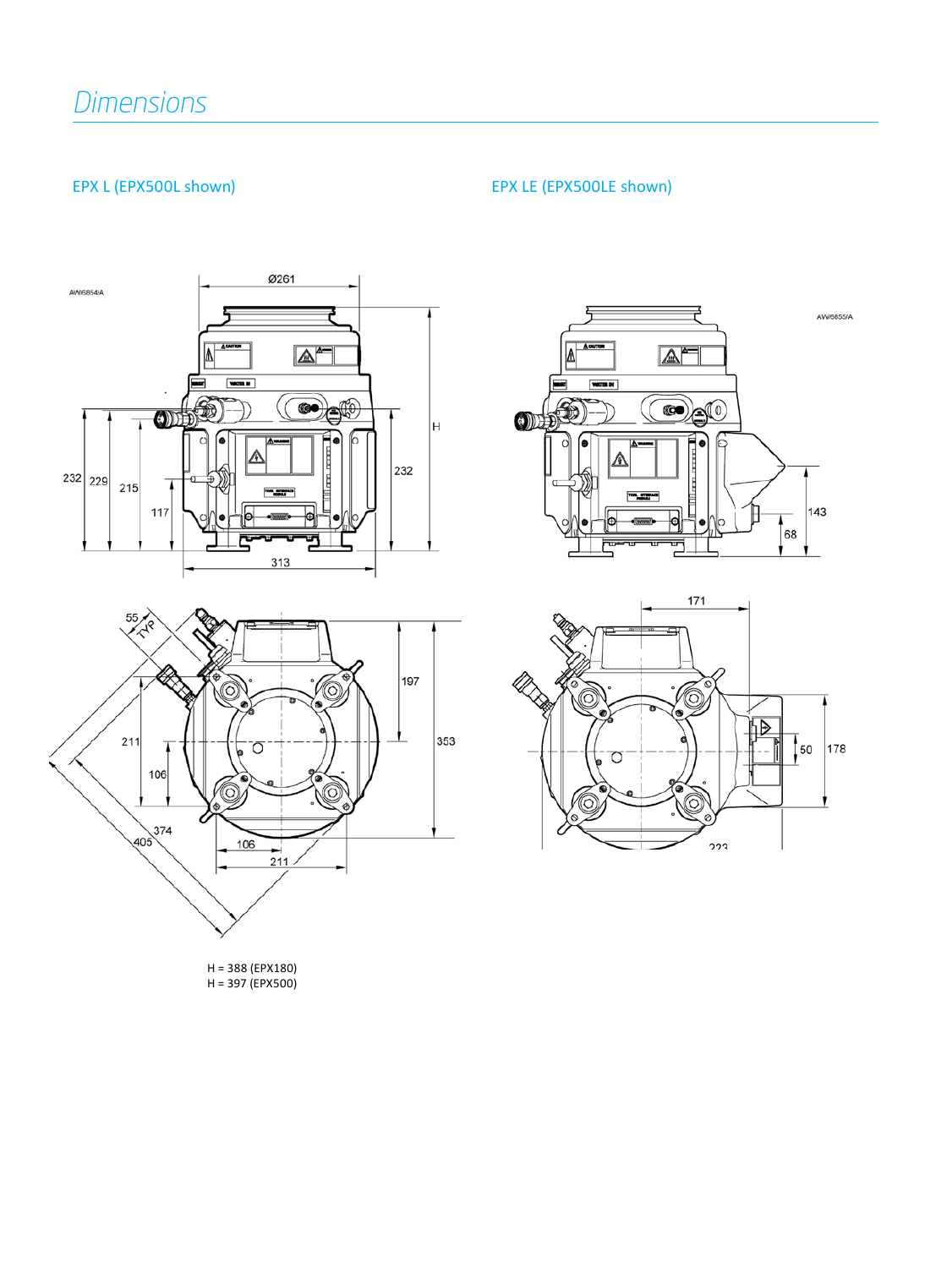#### EPX N (EPX500N shown) EPX NE (EPX500NE shown)